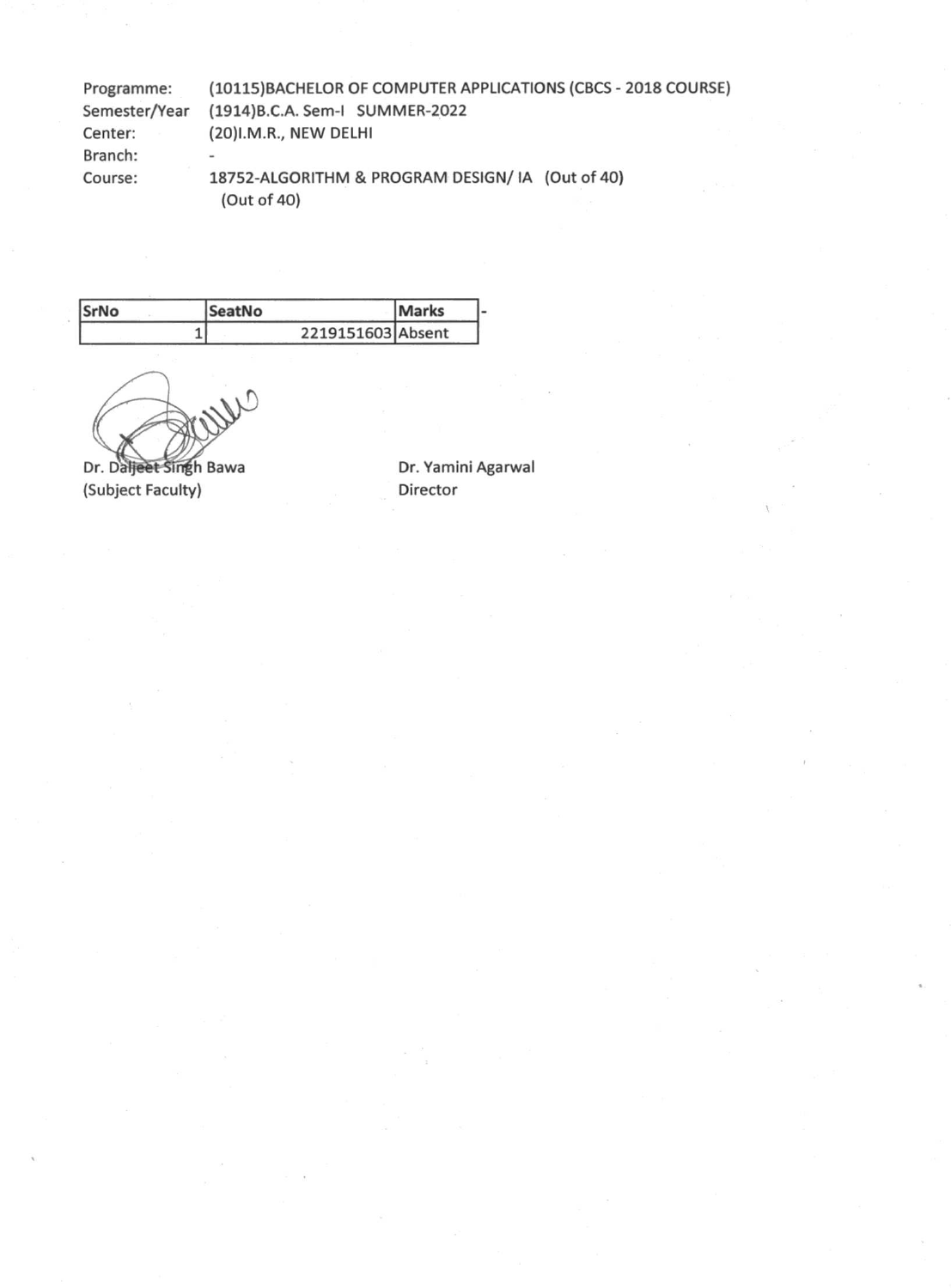Programme: (10115)BACHELOR OF COMPUTER APPLICATIONS (CBCS - 2018 COURSE) Semester/Year (1914)B.C.A. Sem-I SUMMER-2022 Center: (20)I.M.R., NEW DELHI Branch:  $\overline{a}$ Course: 18753-C PROGRAMMING-I/ IA (Out of 40) (Out of 40)

| <b>SrNo</b> | <b>SeatNo</b>     | <b>IMarks</b> |  |
|-------------|-------------------|---------------|--|
|             | 2219151603 Absent |               |  |

Mr. M. K. Chaubey (Subject Faculty)

Dr. Yamini Agarwal Director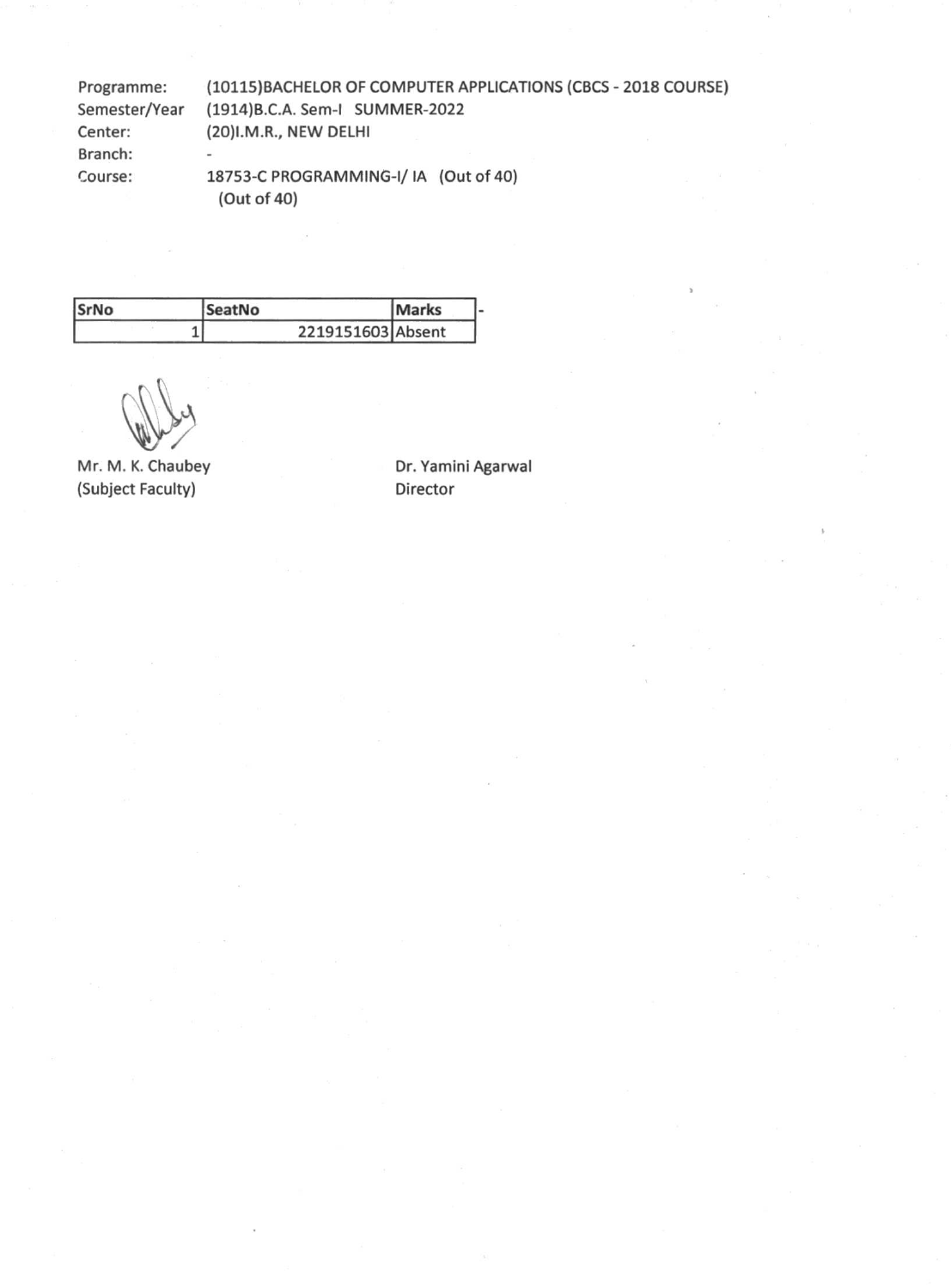## **Programmi (10115)BACHELOR OF COMPUTER APPLICATIONS (CBCS - 2018 COURSE) Semester/1(1914)B.C.A. Sem-I SUMMER-2022 Center: (20)I.M.R., NEW DELHI Branch: - Course: 18754-BUSINESS ORGANIZATION SYSTEM/ IA (Out of 40)**

**(Out of 40)** 

| SrNo | <b>SeatNo</b>     | <b>Marks</b> |  |
|------|-------------------|--------------|--|
|      | 2219151603 Absent |              |  |

**(Subject Faculty) Director** 

Ms. Shivali Yadav **Dr. Yamini Agarwal**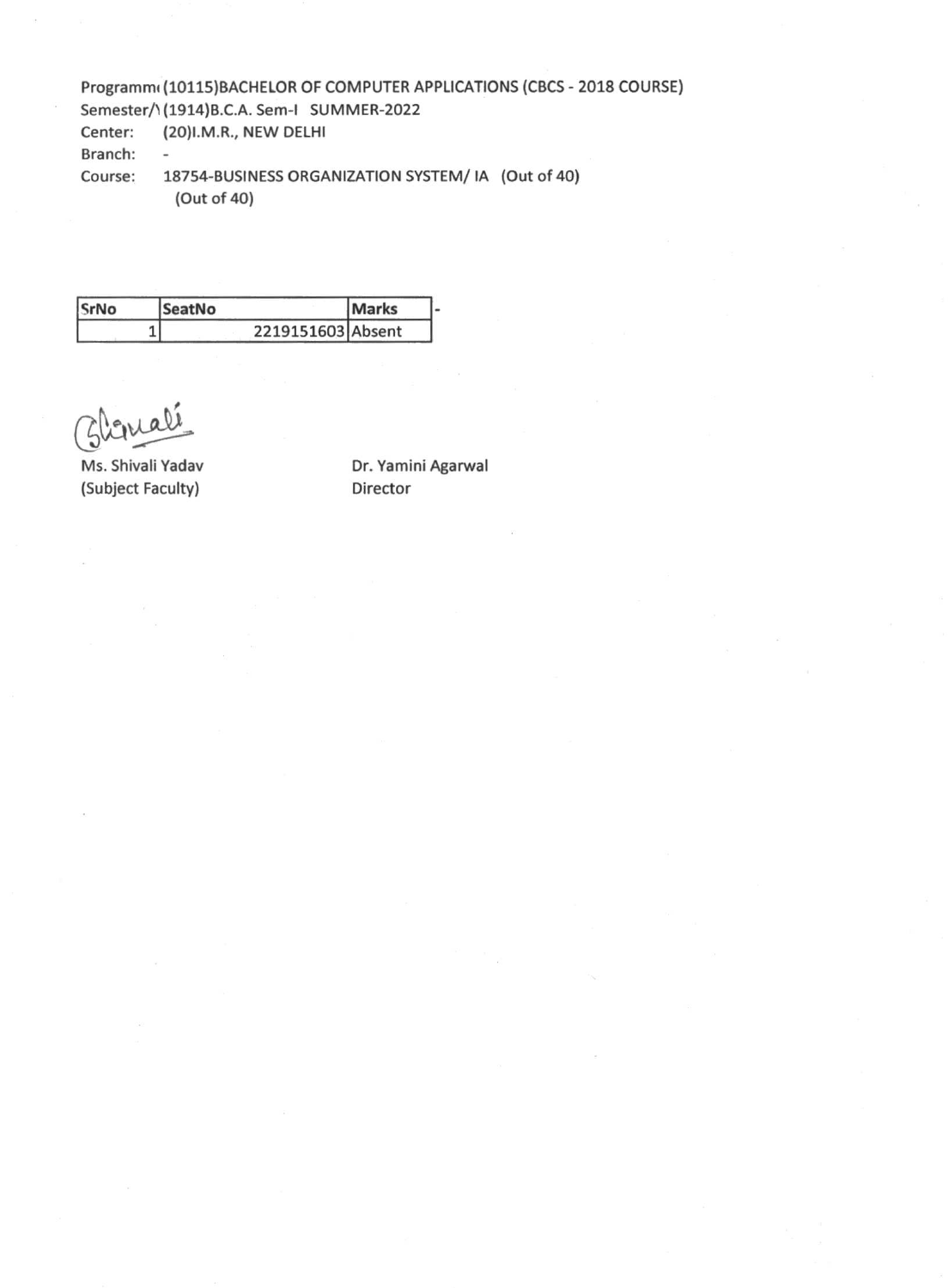Programme: (10115)BACHELOR OF COMPUTER APPLICATIONS (CBCS - 2018 COURSE) Semester/Year (1914)B.C.A. Sem-I SUMMER-2022 Center: (20)I.M.R., NEW DELHI Branch: Course: 18755-BUSINESS MATHEMATICS/ IA (Out of 40) (Out of 40)

| SrNo | <b>SeatNo</b>     | <b>Marks</b> |  |
|------|-------------------|--------------|--|
|      | 2219151611 Absent |              |  |

(Subject Faculty) Director

Ms. Ekta Garg **Dr. Yamini Agarwal**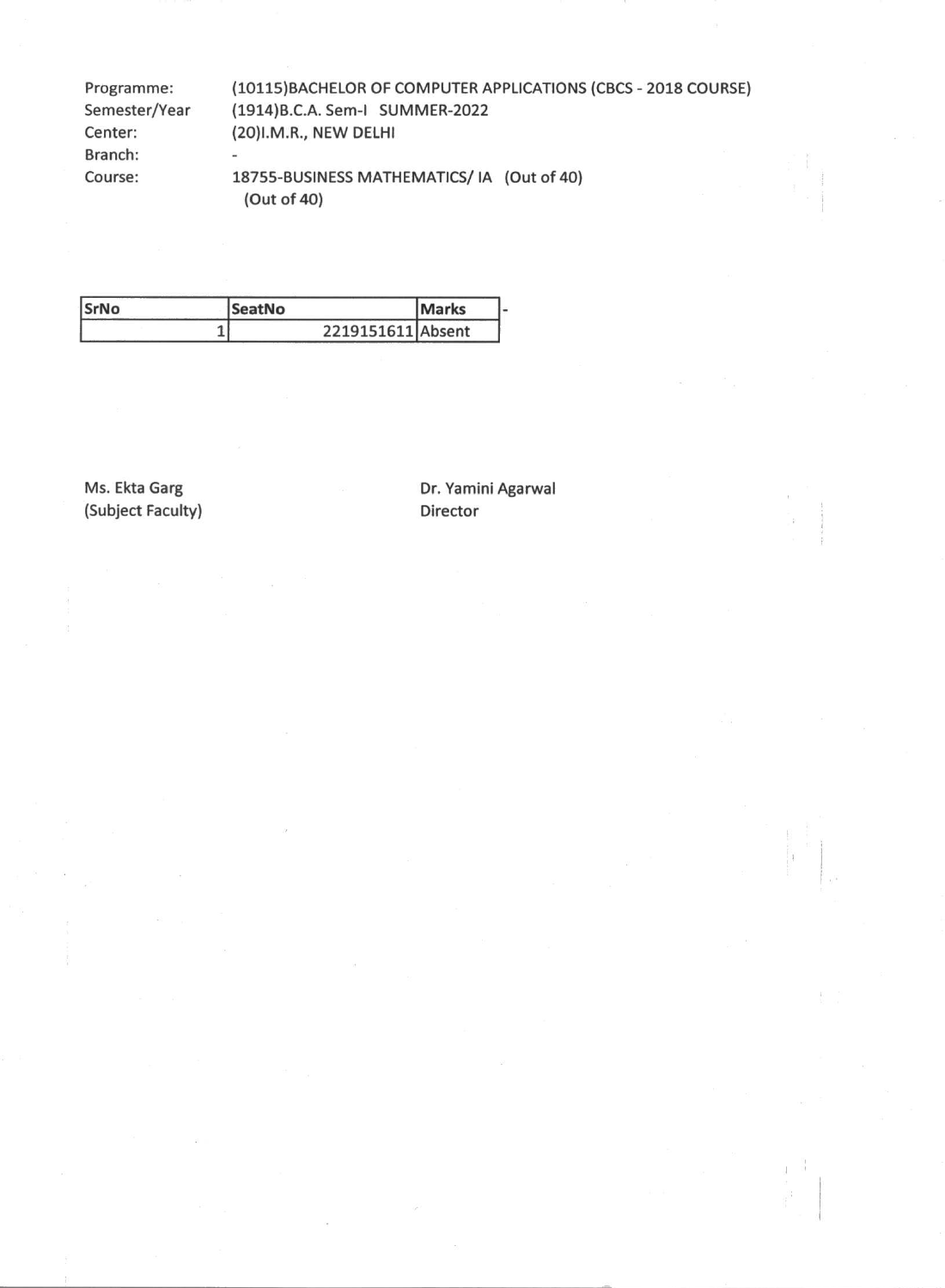**Programme: (10115)BACHELOR OF COMPUTER APPLICATIONS (CBCS - 2018 COURSE) Semester/Year (1914)B.C.A. Sem-i SUMMER-2022 Center: (20)I.M.R., NEW DELHI Branch: Course: 18756-LAB ON MS-OFFICE SUITE/ IA (Out of 40) (Out of 40)** 

| <b>SrNo</b> | <b>SeatNo</b>     | <b>Marks</b> |  |
|-------------|-------------------|--------------|--|
|             | 2219151611 Absent |              |  |

0.

Mr. Ajay **Kumar (Subject Faculty)** 

**Dr. Yamini Agarwal Director**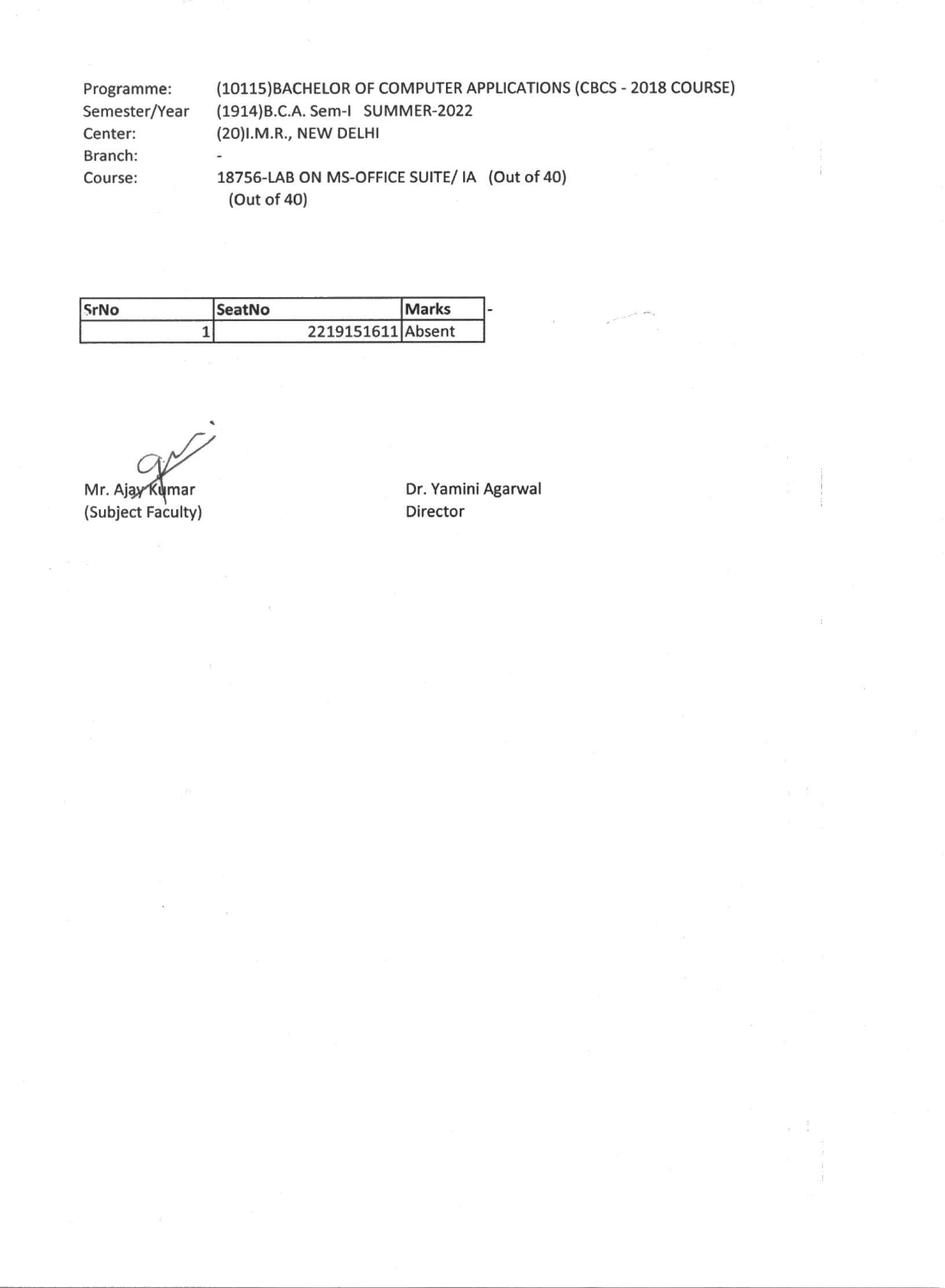Programm( (10115)BACHELOR OF COMPUTER APPLICATIONS (CBCS - 2018 COURSE)

Semester/1(1914)B.C.A. Sem-I SUMMER-2022

Center: (20)I.M.R., NEW DELHI

 $\overline{a}$ 

Branch:

 $\mathcal{L}$ 

Course: 18756-LAB ON MS-OFFICE SUITE/ PRACTICAL (Out of 60) (Out of 60)

| <b>SrNo</b> | <b>SeatNo</b> | <b>Marks</b>      |
|-------------|---------------|-------------------|
|             |               | 2219151599        |
|             |               | 2219151600 ABSENT |
|             |               | 2219151603 ABSENT |
|             |               | 2219151614 ABSENT |
|             |               | 2219171600        |

Ajay Kumar 2015 ( Examiner)

Mr. Mohit Tiwari Communication Communication Dr. Yamini Agarwal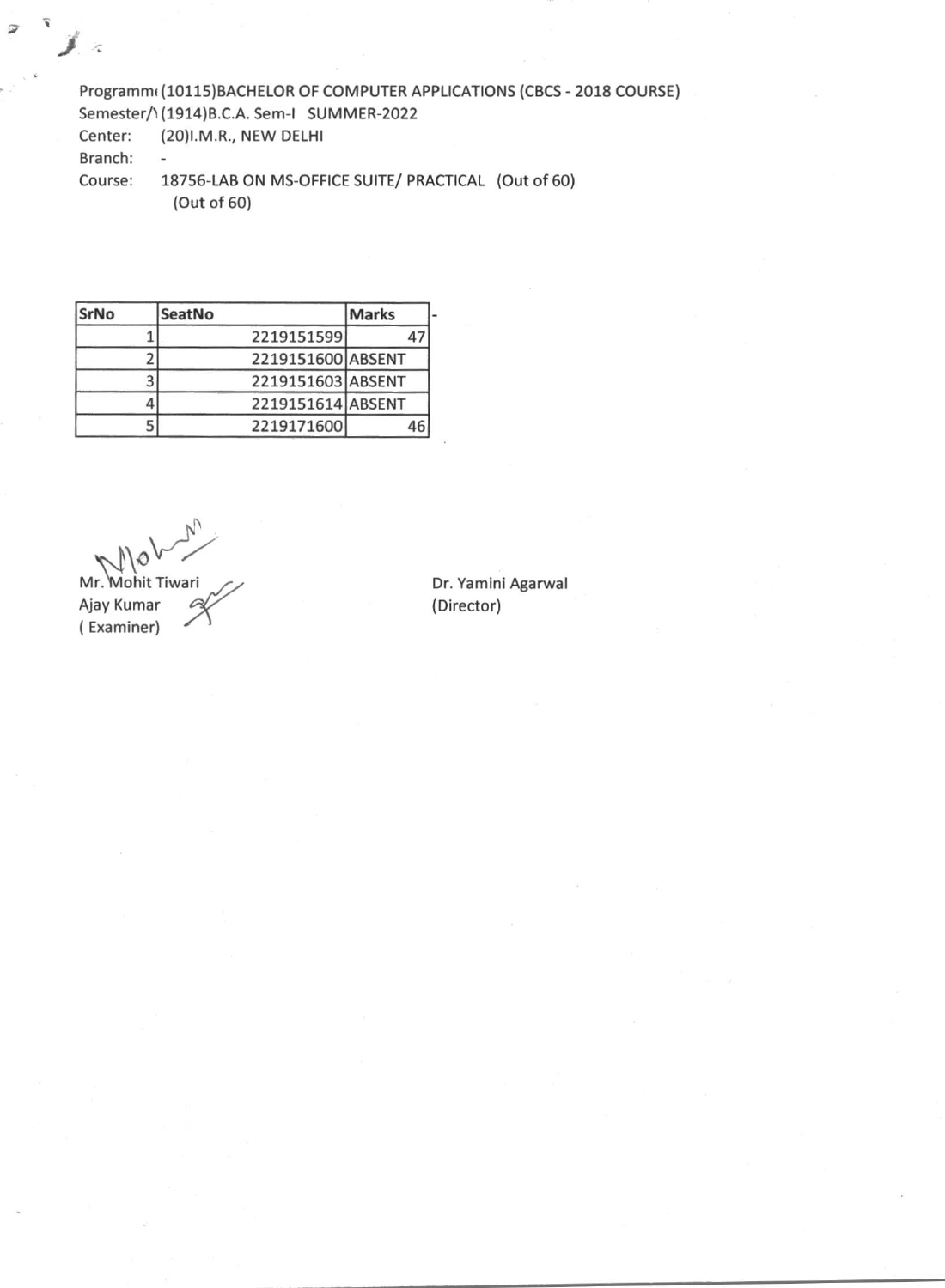Programm( (10115)BACHELOR OF COMPUTER APPLICATIONS (CBCS - 2018 COURSE) Semester/1(1914)B.C.A. Sem-I SUMMER-2022

Center: (20)I.M.R., NEW DELHI

Branch: -

Course: 18757-LAB ON C PROGRAMMING-I/ PRACTICAL (Out of 60) (Out of 60)

| <b>SrNo</b> | SeatNo     | Marks             |
|-------------|------------|-------------------|
|             | 2219151599 | 38                |
|             |            | 2219151603 ABSENT |
|             |            | 2219151611 ABSENT |
|             |            | 2219151614 ABSENT |

Mr. Mohit Tiwari Christian Christmas Dr. Yamini Agarwal Ajay Kumar (Director) ( Examiner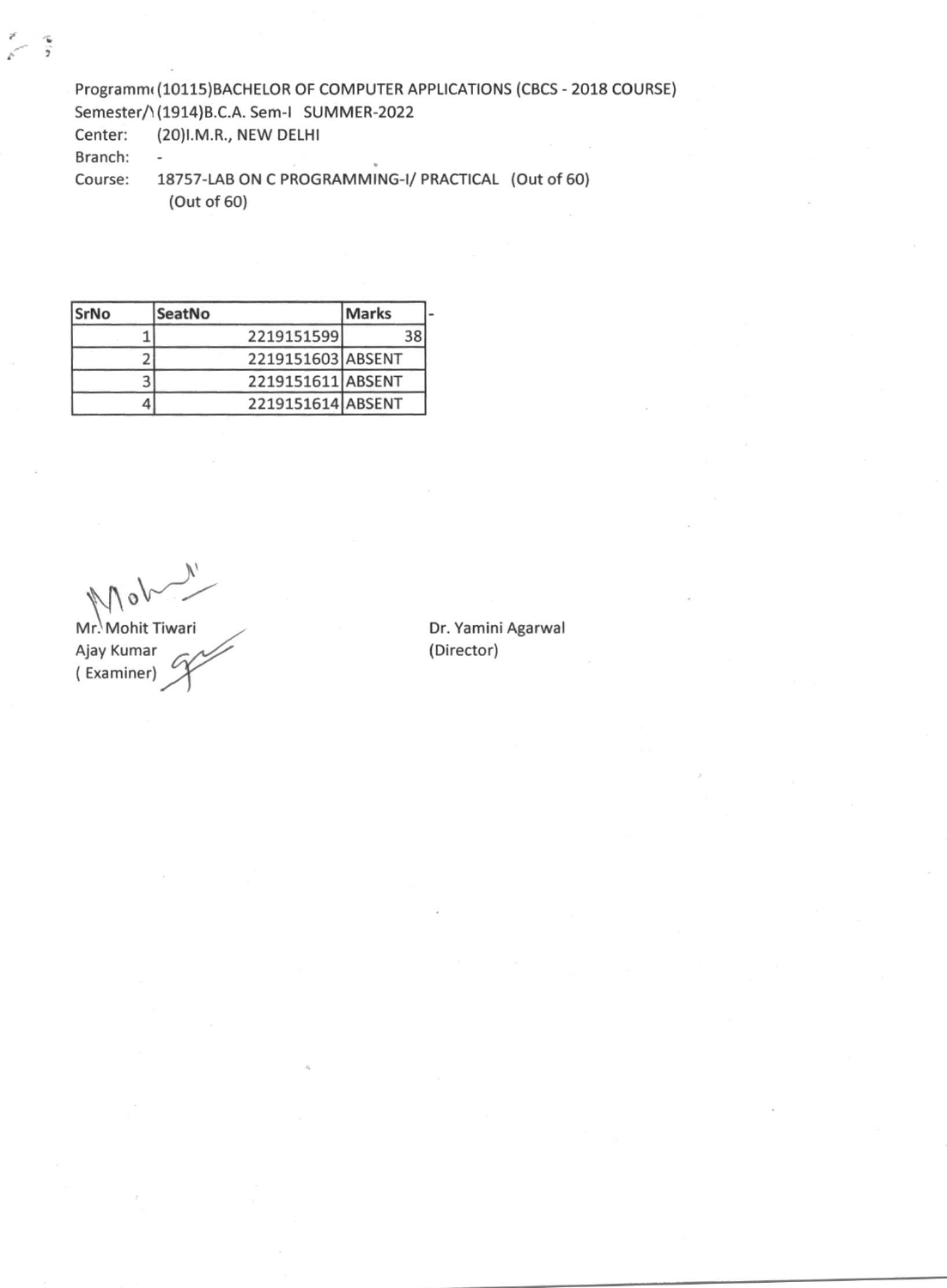| Programme:    | (10115) BACHELOR OF COMPUTER APPLICATIONS (CBCS - 2018 COURSE) |
|---------------|----------------------------------------------------------------|
| Semester/Year | (1914) B.C.A. Sem-I SUMMER-2022                                |
| Center:       | (20)I.M.R., NEW DELHI                                          |
| Branch:       | $\overline{\phantom{a}}$                                       |
| Course:       | 20277-CAREER & LIFE SKILLS/ IA (Out of 50)<br>(Out of 50)      |

| <b>SrNo</b> | SeatNo            | <b>Marks</b> |  |
|-------------|-------------------|--------------|--|
|             | 2219151599        | 39           |  |
|             | 2219151603 Absent |              |  |
|             | 2219151615 Absent |              |  |

Mr. Lakshman Maaheshwary Dr. Yamini Agarwal<br>(Subject Faculty) Director (Subject Faculty)